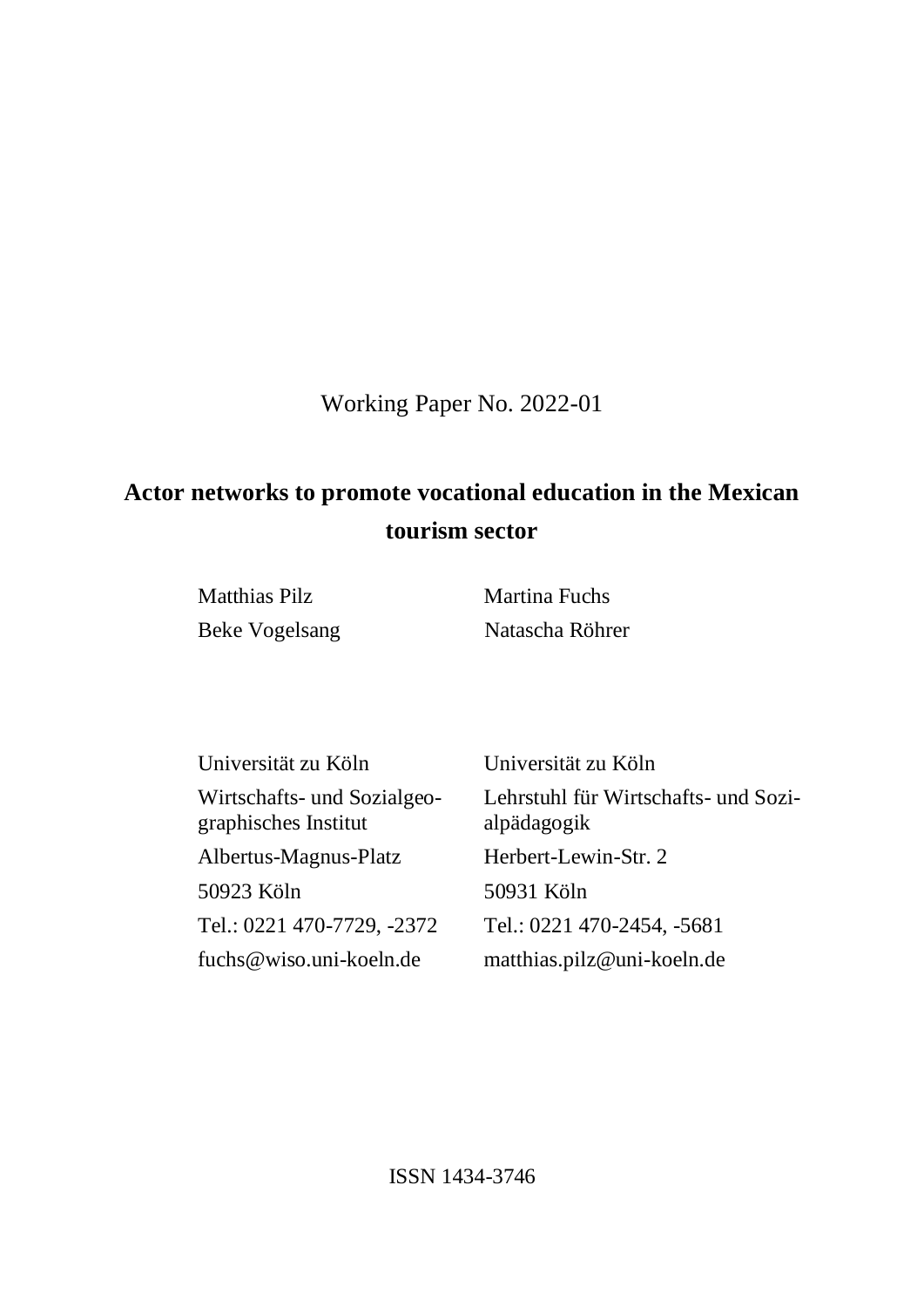We would like to thank the Federal Ministry of Education and Research for kindly supporting the project DualReg: Locally rooted – worldwide linked up: Mexico – Success conditions for transfer of vocational education and dual practices. DualReg has got the funding code 01BF18002A. The responsibility for the content of this publication lies with the authors.

This contribution is based on the German publication of Matthias Pilz, Beke Vogelsang, Martina Fuchs, Natascha Röhrer (2021): Akteursnetzwerke zur Förderung der Ausbildung im mexikanischen Tourismussektor. In: Bildung und Beruf, 4(9), 301-306.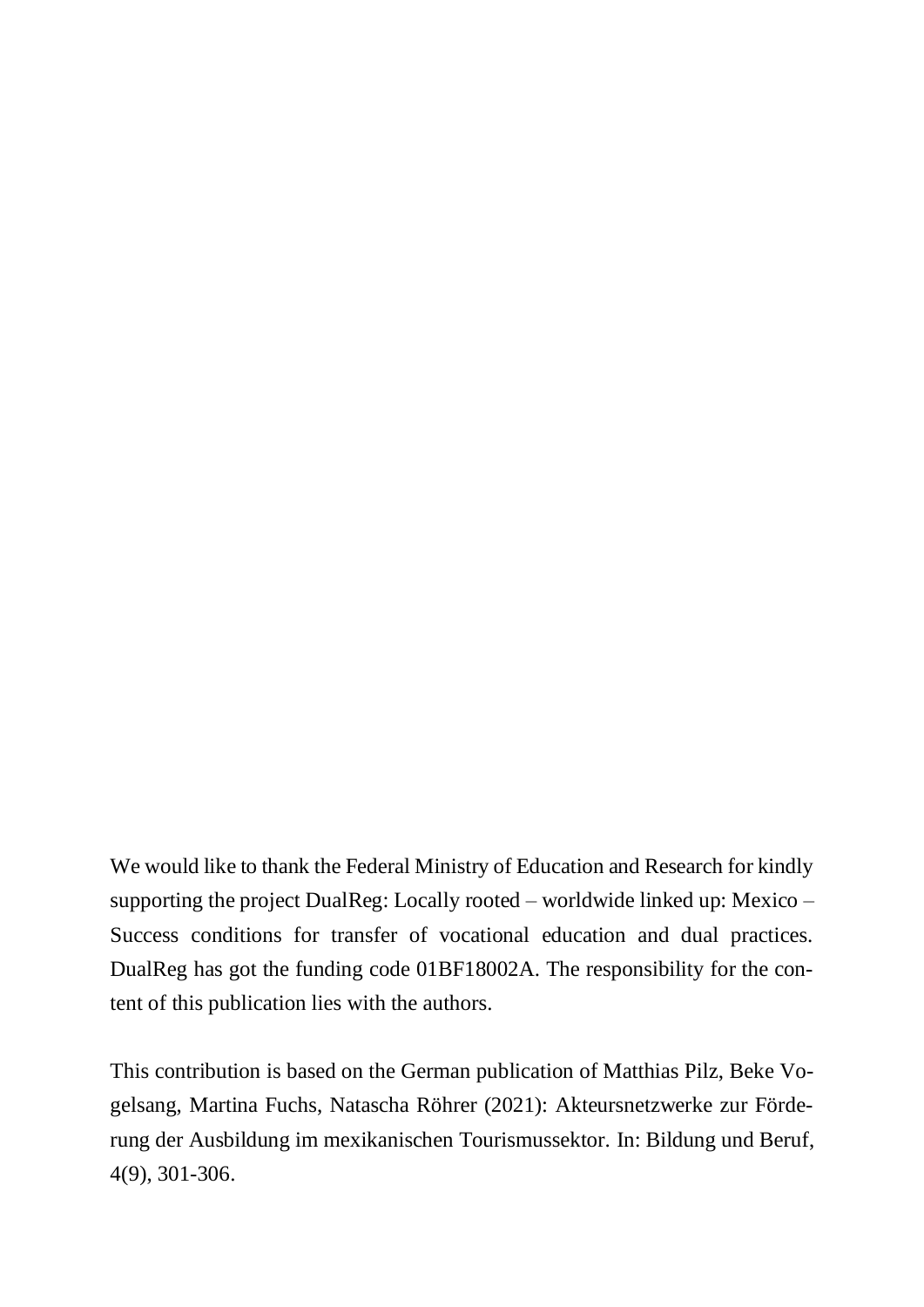### **Abstract**

For some years now, interest in high-quality training has been growing in Mexico. In connection with this, practical skills are to be taught to an increasing extent, which is why the combination of school-based and company-based training is gaining in importance among schools as part of the dual training model initiated by the Mexican government. But universities are also increasingly interested in cooperating with companies to improve their training activities. For this reason, cooperation between public and private actors is fundamental. This paper presents first findings from the BMBF funded project "DualReg". These results show that especially tourism enterprises and vocational education organizations (vocational schools/universities) are relevant to establish dual practices.

## **1. Introduction**

As in many countries around the world, interest in high-quality vocational training has grown in Mexico in recent years, primarily to improve the competitiveness of companies and the social situation of young people. There is already a wide range of cooperation between companies and educational organizationsin Mexico, with German industrial companies in particular having established dual practices based on German vocational training. This is done partly in cooperation with vocational schools and universities, partly as an in-house solution. The Mexican government supports dual approaches, which are also inspired by the German dual vocational system. Dual approaches are already being implemented in various regions (Wiemann/Fuchs 2018; Wiemann 2019).

This article is based on selected findings from the project "DualReg: Locally rooted - worldwide linked up: Mexico - Success conditions for transfer of vocational education and training and dual practices" and focuses on the tourism sector, an industry little studied with regard to dual practices. In Mexico, as in many countries of the global South, mass tourism for international visitors is a central factor for the economy and employment in the formal sector. The focus here is on a specific region: As early as the 1970s/1980s, the Mexican government initiated the Cancún tourism "mega-project" on the Caribbean side of the Yucatán Peninsula (Vorlaufer 1996). In the meantime, mainly high-priced multi-star hotels extend over a strip of land of about 20 km enclosing a lagoon. Annually, about six million tourists come to Cancún and neighboring areas along the coast (Statista 2020). Cancún has a population of about 900,000 (INEGI 2020). The tourism boom has attracted many workers from other parts of the (indigenous) Yucatán Peninsula as well as from other areas of Mexico. At the same time, the demand for labor in the region continues to grow steadily as more hotel zones are built around Cancún and new tourism projects are initiated.

This paper discusses the extent to which regional actor networks contribute to vocational education in Cancún's tourism sector. In this way, the research project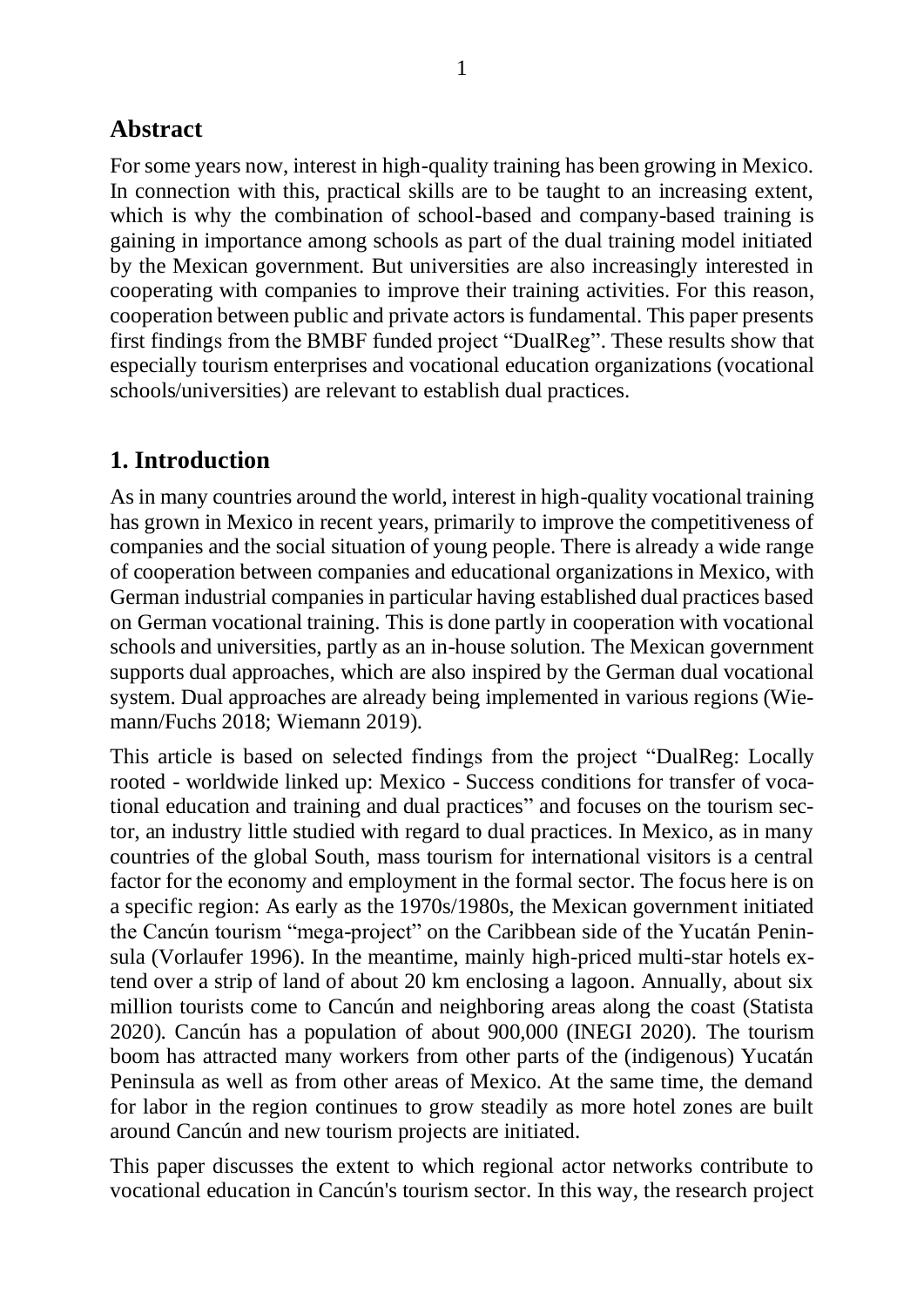addresses a sector that has hardly been systematically studied with regard to actor networks in the field of vocational training activities. While studies already exist regarding the implementation of dual practices in some other regions of Mexico, such as on industry in Mexico's Central Highlands (Wiemann et al. 2018; Wiemann/Fuchs 2018; Wiemann 2019), little is known about the tourism industry. Accordingly, regional conditions must be approached in an open and context-sensitive manner (Emmenegger/Graf/Trampusch 2019). While dual practices in Mexico's industrial economy are often inspired by Germany (see Wiemann/Pilz 2017; Wiemann/Fuchs 2018; Wiemann 2019), this is less true for other sectors, such as tourism. Nevertheless, there is a great need for action here as well, since in this industry learners must be taught practice-oriented skills and abilities in addition to technical-theoretical content.

#### **2. Regional actor networks in vocational education and training research**

In recent years, issues of networking have gained importance in various societal contexts. This also applies to vocational education, for which networking of the macro, meso or micro levels is sought (e.g. Mitchell 1998) in order to involve many actors (Thelen 2004). This is particularly obvious in the context of learning site cooperation, which plays an important role in the thematic field of vocational education in Germany, but also internationally (e.g. Pilz 2003; Valiente/Scandurra 2017).

Local networks are the main focus of attention because they can react particularly efficiently to local conditions and changes. The reason for this is that they not only serve to mobilize actors, but also have decision-making power over locally bound resources (Mitchell 1998). Such so-called localized networks may therefore consist of diverse stakeholders, such as government, nongovernmental organizations, vocational education organizations, decentralized community groups, or the private sector (Seddon/Billett 2004).

As a consequence, it is crucial that all stakeholders with a legal, economic or de facto stake in vocational education are also able or allowed to participate in these localized networks and actually participate actively in order to both identify challenges and subsequently develop possible solutions (Field 2000). In this context, making the different interests and motives visible and calibrating them through negotiation processes is repeatedly highlighted as central in particular (Steiner-Khamsi 2004; Seddon/Billett/Clemans 2005). Likewise, some discourses argue that the success of cooperation is determined by several key factors (cf. Mitchell 1998; Atchoarena 1999; Bünning/Schnarr 2009): Among other things, success depends on the extent to which the local government is willing to delegate authority and responsibility to other actors. The government must therefore create an appropriate legal framework that enables cooperation between different actors.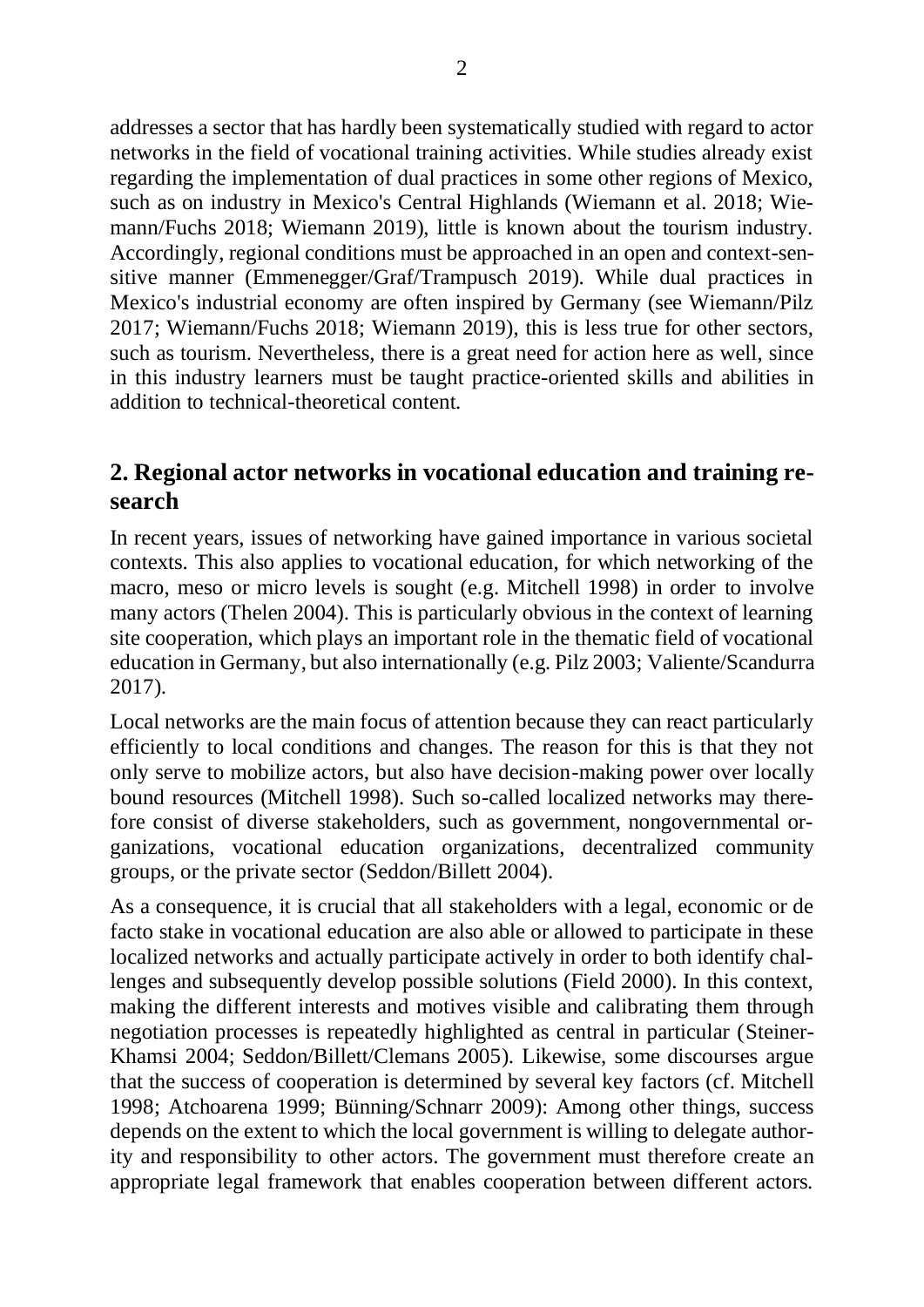This also includes, for example, the recognition of certificates or clarification of the financing of vocational training activities.

In the course of a study, Billett et al. (2007) identified important conditions for success in order to ensure the establishment and continuation of cooperation within vocational education and training. First, a common goal or concern must be identified. Likewise, a partnership should be maintained. Trust work counts as another important criterion. During the implementation of the trust process, the diverse needs of the players have to be identified, which are of particular importance. The capacities required for cooperation must not be disregarded here. They include both the required resources and an infrastructure. Another principle mentioned is the leadership or coordination of the actors. This is essential, among other things, for compliance with common rules.

Despite these important findings, there are still only a few research results in the international context regarding regional cooperation between different training providers such as vocational schools, chambers and companies (Dang 2016).

### **3. Methodology**

Since there are strong economic relations between Mexico and Germany as well as long-standing cooperation in the field of vocational education (Auswärtiges Amt 2020; BIBB 2015), this country is of interest for an in-depth analysis.

A qualitative research approach was chosen for the scientific analysis. The method includes an empirical survey consisting of both on-site fieldwork in August 2019 and online interviews conducted between November 2020 and July 2021.

A total of 18 interviews were conducted with 26 experts, including six experts of hotels (three Mexican and three international hotels), three experts of other tourism-related companies (international tour operator, two Mexican theme parks), and representatives of two business-related government agencies (Municipal Tourism Office, Ministry of Tourism), experts of educational organizations (one vocational school, four universities), an expert of a travel agent association, and an expert of an employer association. Experts from universities were interviewed because universities and companies in Mexico are interested in implementing dual concepts (Graf et al. 2014).

The selection of interviewees was based, on the one hand, on an extensive Internet search and, on the other hand, on a snowball principle. Contact persons in the companies were human resource managers and training officers of international and Mexican tourism companies. By interviewing different company nationalities, it was possible to check whether the tourism companies developed and implemented local training offers or adopted the available training concepts of the parent company. In addition, the other experts were in schools, universities and other public and business-related organizations.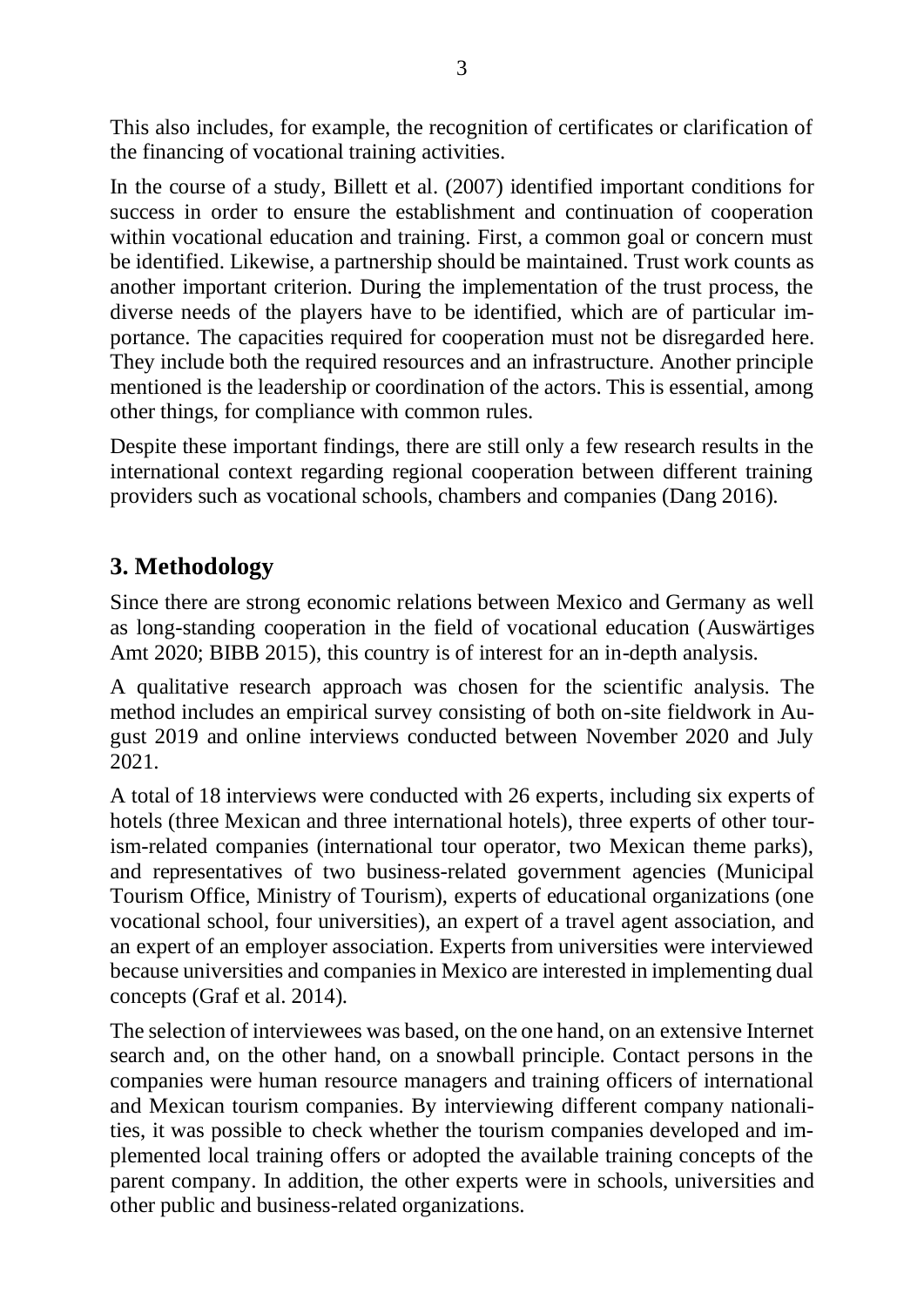The interviews were conducted using semi-structured guiding questionnaires in order to gain a deeper understanding regarding the regional network of vocational training in the tourism sector. All but one of the interviews were conducted in Spanish and lasted between approximately 40 and 120 minutes. Subsequently, the interviews were transcribed and their analysis was carried out through qualitative methods in order to do justice to the specificity of the topic, the conceptual approach and the openness of the question. Qualitative content analysis (Kuckartz 2014) was combined with other procedures, such as focusing evaluation methods in the sense of documentary methods (Soeffner 2004). Thus, the relatively strongly formally structuring qualitative content analysis was complemented by other, more understanding-oriented methods. Such a mix of methods is particularly important for intercultural work (Hitchcock/Nastasi 2014). A document analysis on vocational training in the country and in the region rounded off the survey in order to better place the interviews in the local context.

### **4. Findings**

The regional actor network for vocational education in the field of tourism in Cancún is mainly based on the relations between international and national tourism companies on the one hand and vocational schools and universities on the other hand. This is because these vocational education organizations (vocational schools/universities) and the tourism companies are the two main actors to organize dual approaches in the region. Accordingly, learning takes place in different learning venues, in consequence, learners participate in a dual concept.

The training provided by a vocational school in Mexico lasts three years and, as a rule, learners are between 15 and 17 years old. After successfully completing the program, they receive a university entrance qualification. In contrast, students already have this qualification and have begun a course of study. The first degree [Licenciatura] is comparable to a bachelor's degree, which lasts eight to ten semesters (Wiemann 2020).

In Cancún, a vocational school offers two training courses in tourism: "Hospitalidad turística" (hospitality) and "Alimentos y bebidas" (food and beverages). The first two years the students spend exclusively in the vocational school. In the last year, learners spend four days a week in the companies and one day in the vocational school. The internships for the students at the vocational school focus on areas with rather low skill requirements, such as jobs as an assistant cook.

The locally based universities, on the other hand, offer various tourism-related courses of study, such as tourism management, which include practical phases. The internships for students who also have English skills, for example, take place at stations with direct customer contact.

To enable learners (both vocational school pupils and students) to complete internships in companies, contracts are concluded between the vocational education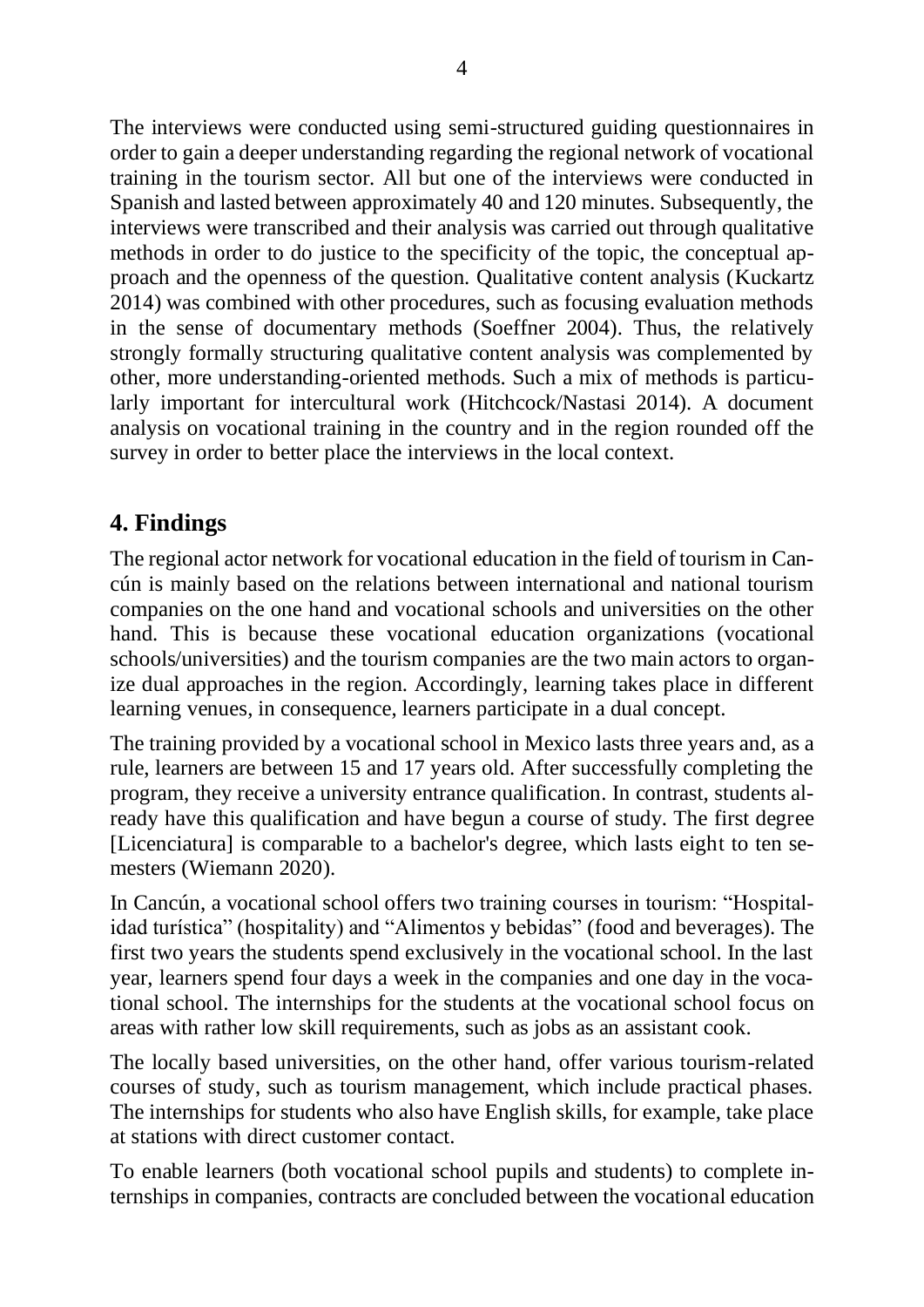organizations and companies. These contracts are necessary for the companies for insurance reasons, because only in this way the companies are not liable in case of an accident. One vocational education organization describes the content of the contract as follows:

"The agreement is very general. It states that the company has no labor responsibility towards the learner that it is completely free from any labor lawsuits or bears no responsibility in case of accidents because the learner is covered by the country's social security, the Mexican Institute of Social Security (...). That's basically what the agreement says." (Vocational education organization 3)

According to this, a learner maintains either student or pupil status; no contracts are made between learners and companies.

The internships are integrated into the curricula of the vocational education organizations and can last from a few weeks to several months, depending on the vocational education organization and the training program. The companies usually prefer long-term internships (at least two/three months) because the learners can gain more comprehensive insights and it is more beneficial for themselves in financial terms. One company explains this as follows:

"For example, if an intern comes for one month, it is not very practical for me or for the person because I will spend very little time with the person. If the person comes for six months, it is better. The person will learn more. (...) [An internship] between three and six months is efficient for us. One year: Great!" (Company 1)

During the internship, the companies usually pay for travel expenses and provide uniforms and meals for the learners. Only in very rare cases do the learners receive additional monetary support. The HR managers also state that they fulfill their supervisory responsibility towards the learners and that the respective colleagues in the individual areas are directly responsible for the training activities. This is perceived by the companies as an "emotional salary" for the learners. Various interview statements document that learners are not only used for simple routine work. Nevertheless, there is a risk that they can be exploited by companies, as the following quote shows:

"I have to be honest: (...) Especially now during the covid-19 pandemic it is cheaper for us. I have to be honest. (...) Paying learners is of course cheaper than someone who has already finished a university degree. We do that a lot." (Company 7)

Although the learners represent cheap labor for some companies, the human resource managers also point to their possible employment in the long-term perspective. If there is a need for hiring only at a later point in time, the learners form a potential reserve pool.

In order for the cooperation between the tourism companies and the vocational education organizations to last, not only the necessary contracts play a role, but especially the communication between the two main actors. Based on an existing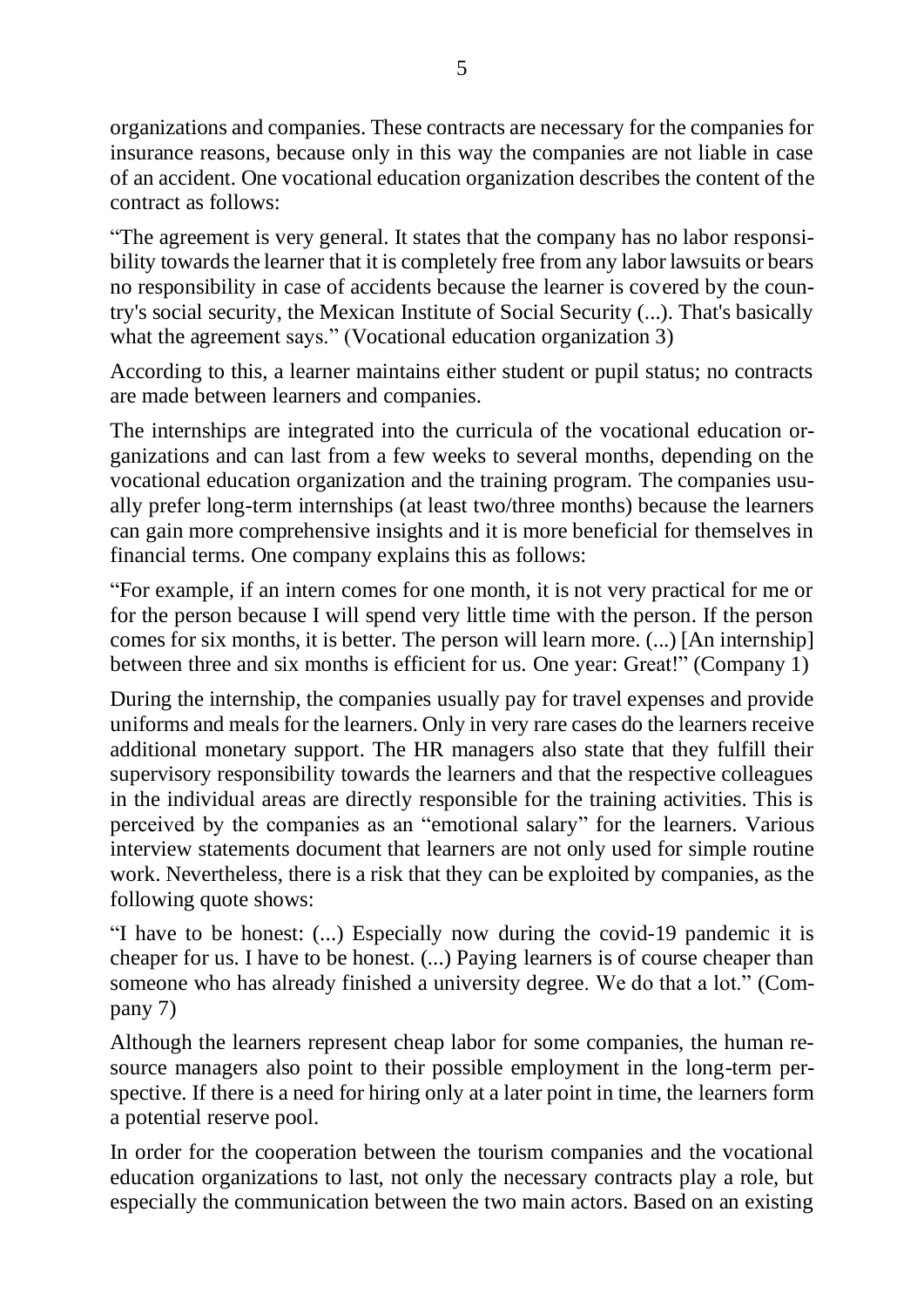communication, for example, the general conditions or the course of the internship can be determined. One vocational education organization explains:

"There is a supervisor in the company. (...) We have already explained everything to [the supervisor] either in person or by mail. We have explained the whole procedure (...). We have constant communication with this person (...), by mail or through the [company's own Internet] system, or if possible by meeting or phone. All kinds of communication." (Vocational education organization 3)

Furthermore, there is little consultation regarding possible learning contents of the participants. Ultimately, local tourism companies in particular are in a strong role, and their interest in more detailed coordination proves to be limited. The same applies to theoretically conceivable further cooperation and influence, for example by the parent companies of the international and supra-regional Mexican hotels. However, such supraregional or international "pipelines" of knowledge transfer (Bathelt/Cantwell/Mudambi 2018) only play a role in exceptional cases with regard to the design of dual vocational education in Cancún. Influences from headquarters or such transregional and international "pipelines" are consequently hardly present. An influence can only be noted in a few exceptional cases, e.g. in the case of some interns coming from abroad or foreign management teams who bring certain "mindsets" regarding the organization of training with them from their home countries. However, as these are exceptions, overall training is clearly a local decision-making competence.

Certainly, the local network cannot be reduced only to the two main actors, training organizations and tourism companies, as there are at least isolated networking activities with other local actors, such as the hotel or travel agent association. The networking is based on various exchange opportunities, such as the use of social media tools or informal settings at a joint lunch or coffee break. However, such networking, at least so far, has had little impact on the activities of the two main players and has had only a minor impact on qualification activities (see Figure 1 for an overview). The regional chambers also have little influence on vocational education in Cancún, which is an essential difference from the German dual system. Nevertheless, the interviewees from the vocational school in particular emphasize that the chambers should understand the importance of vocational education for regional development. Likewise, in their opinion, the advantages of dual practices should be demonstrated more and the practice-oriented parts should be integrated more systematically.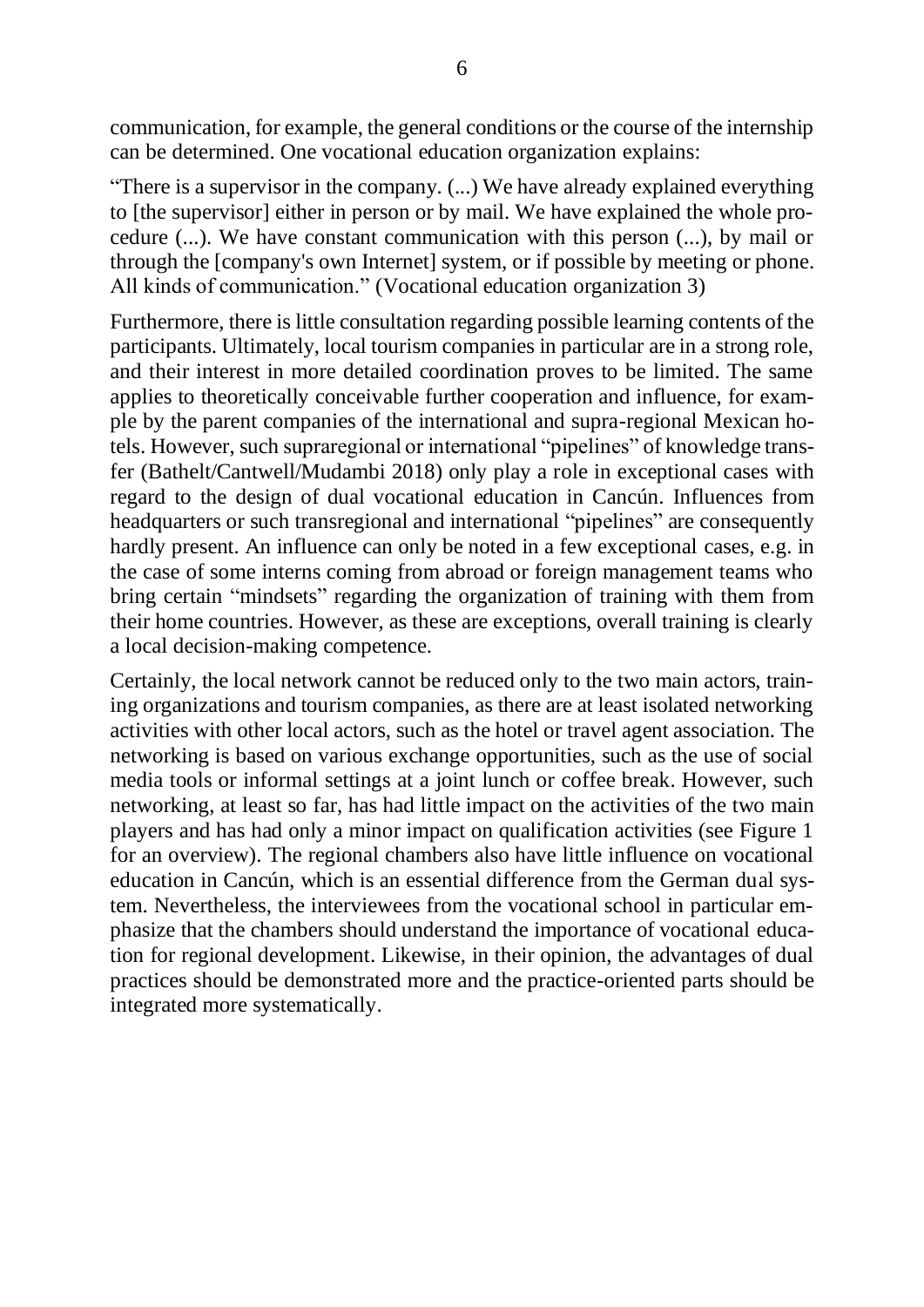

**Fig. 1:** The network of actors in Cancún's tourism sector. Own illustration.

Within this network, tourism-focused universities are in a stronger position than vocational schools because students are more likely to meet the expectations of hotel businesses than pupils of vocational schools. Interviewees in a vocational school underscored that their learners often come from precarious family backgrounds. Many households in Cancún consist of first- or second-generation immigrants from other parts of Mexico (Bianet Castellanos 2010). Accordingly, their learners have often not been socialized into a work ethic that meets corporate expectations. At the same time, however, human resource managers see the personal development of these learners:

"When they come to us, they still have a year to go before they (...) graduate. We say they have a certain level of immaturity. They still party (…). But we see that change. The contact with the work teams helps them to learn a different discipline, because they know that in a company they have to keep a standard of external presentation: Proper uniform, speaking up, following processes and procedures, safety issues. All of this helps them to engage in these work processes. And in the end (...) they are different." (Company 6)

In line with the above-mentioned conditions in the local labor market, the interviewees in the human resource departments emphasize that it is extremely difficult to find qualified learners as well as employees - and to keep them in the company. Migration to neighboring hotel businesses is a major challenge.

However, interviews with human resource managers indicate that relatively high upward mobility is possible among employees, provided that appropriate positions become available and employees can demonstrate required learning successes:

7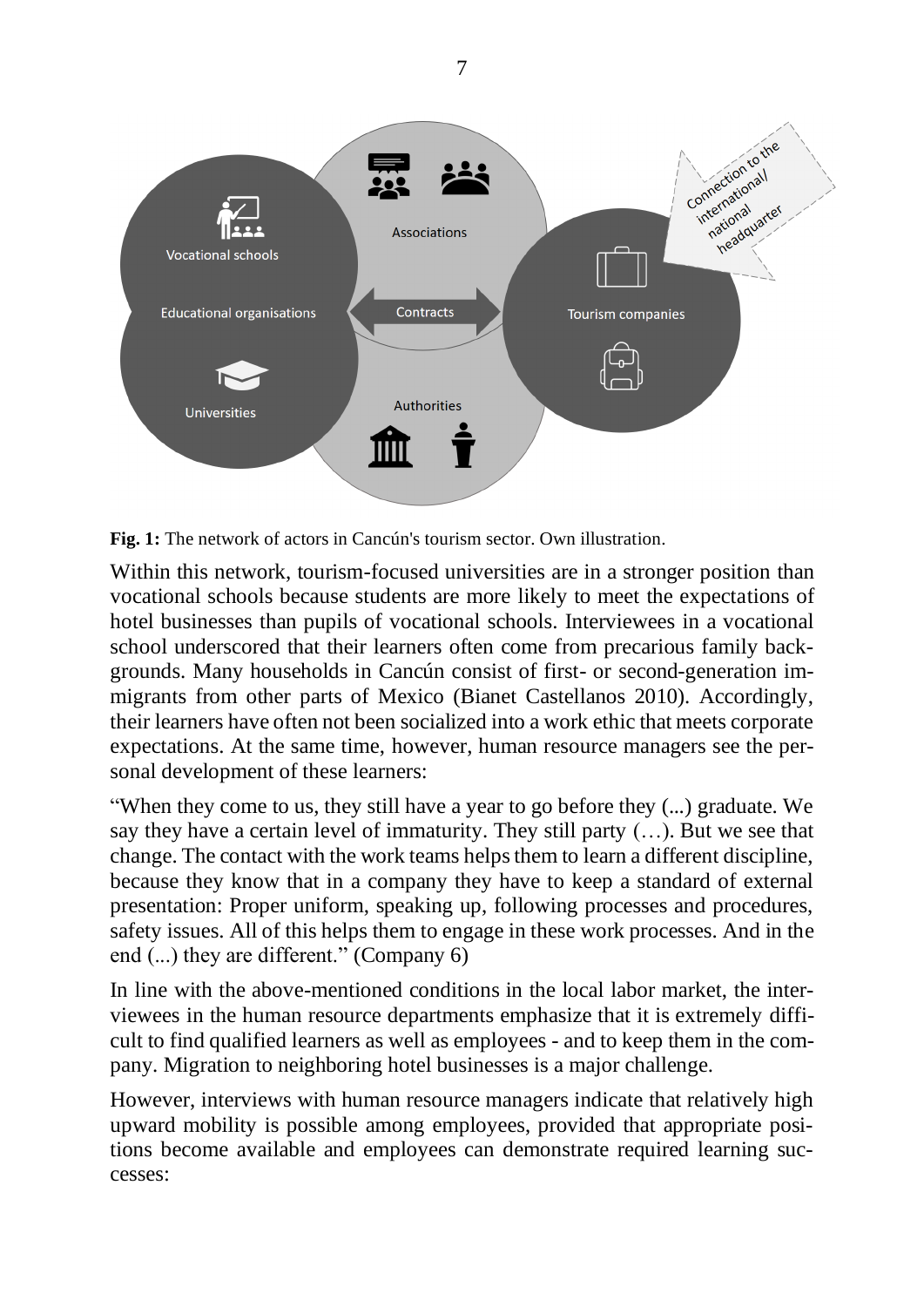"We even have what we call success cases of learners who have progressed. Today they are area managers, assistant managers or can become specialty chefs. We believe they are our success cases because we've gotten to know them since they came [to us] in the field and they've made it to management level positions through their own skills, knowledge, and effort they put into their work." (Company 6)

### **5. Discussion**

The results show that the regional actor networks in Cancún's tourism sector differ from the vocational training system in Germany (Pilz 2017; Emmenegger/Graf/Trampusch 2019). However, this finding also applies with regard to other sectors, such as the industrial economy in Mexico, where different types of dual training activities are increasingly detectable (Wiemann/Fuchs 2018; Wiemann 2019).

The regional actor network in Cancún relies in particular on two main actors: tourism companies and vocational education organizations (vocational schools and universities). In order for tourism companies to cooperate with vocational education organizations, contracts are necessary. These contracts are mainly used for accident insurance of the learners. Beyond that, there is hardly any agreement between the organizations, e.g. with regard to learning content. However, the findings also show that tourism companies in particular can benefit from such cooperation, as this offers the possibility of securing the pool of future employees. But also the vocational education organizations benefit from such agreements because they can offer more attractive vocational education programs with integrated practical phases.

Despite international or supra-regional Mexican headquarters, hardly any influence from these levels can be detected. The hotel companies are therefore not "satellites" of external or foreign ownership structures with regard to training activities (Markusen 1996), but have a high degree of autonomy of action.

Other - local - actors such as local authorities, employers' association or trade unions, which are otherwise considered relevant in the context of regional network concepts, also play only a marginal role (Röhrer/Vogelsang/Fuchs 2021). However, participation in the Mexican model of dual training, as it occurs on the part of the vocational school, can in principle set new institutional dynamics in motion (cf. Fortwengel/Jackson 2016; Fortwengel/Gospel/Toner 2021; Wiemann/Pilz 2017).

In addition, there are definitely expressions of interest in the direction of the need for expanded practice-relevant skills transfer by means of in-depth dual training practices, such as those known from German industrial business establishments in Mexico (Wiemann/Fuchs 2018; Wiemann 2019).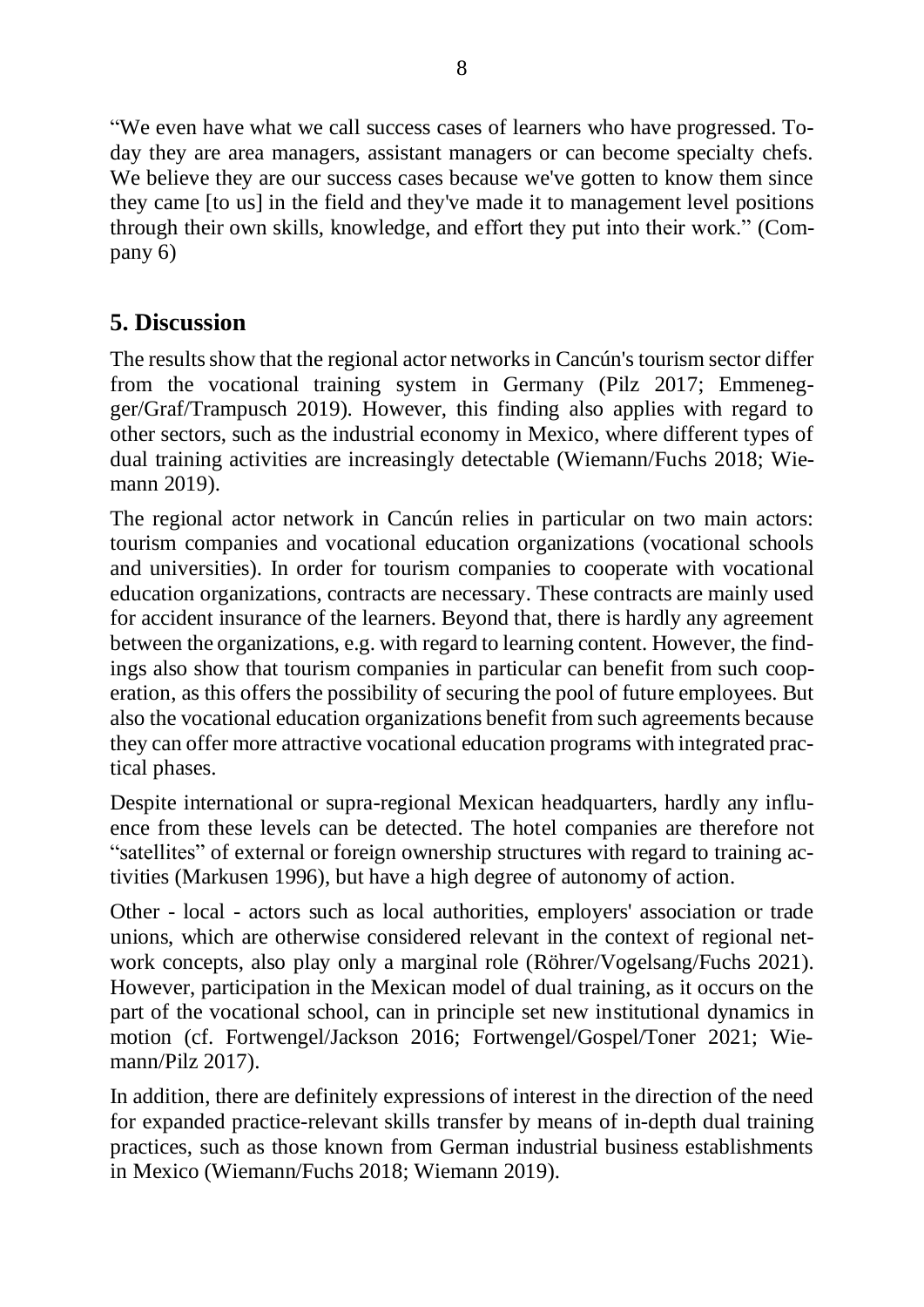In all activities, the vulnerability of the tourism sector in terms of externalities must be taken into account with a view to future opportunities for the young population in Cancún. For example, travel restrictions due to the covid-19 pandemic also significantly limited tourism in Cancún. Furthermore, in the long term, it must be taken into account that the previous expansion of tourism may be influenced in the future by international competition among tourism destinations or changing preferences of customers regarding certain forms of tourism and, last but not least, relevant framework conditions, such as ecological sustainability (Röhrer et al. 2020).

#### **6. Conclusions for German vocational education**

The findings, which are only presented here in rudimentary form (for more details, see: https://wipaed.uni-koeln.de/de/forschen/lehrstuhl-fuer-wirtschafts-und-sozialpaedagogik/dualreg), can not only provide an empirical basis for further developments of the training system in Mexico, but also have implications for German vocational education.

This is because the problems in the cooperation between learning venues have not been completely solved in the German dual training system either (Kleber/Schulze 2019). Thus, in both countries, the need for clear agreements and the early articulation of claims and expectations between the actors involved in each case can contribute to sustainable cooperation.

In more recent times, more complex regional networks have also been established in the German context. For example, activities on municipal education management have been initiated (Sloane/Euler/Jenert 2020) or regional vocational education networks (currently referred to as regional education centers) have been established in North Rhine-Westphalia, among other things to improve the coordination of regionally located vocational schools and to combine resources (Buschfeld/Dilger/Fischer 2018). Again, some parallels to the findings in Mexico emerge. For example, intensive communication between decision-makers in the various and sometimes competing vocational education organizations is necessary to achieve the desired goals.

The findings can also be used by German companies with a presence in Mexico to align their own training plans with local conditions (Wiemann/Pilz 2020; Fuchs et al. 2017). In a narrower sense, this applies to German tourism service providers in Cancún, but in a broader sense, in a modified form, it also applies to German vocational education actors in other regions and sectors in Mexico.

The final point to be made is the teaching level: For vocational school instruction in training occupations, such as travel agent, the example of vocational training in Cancún outlined here can offer exciting insights into the personnel side in the context of providing high-quality tourism services, in addition to technical infor-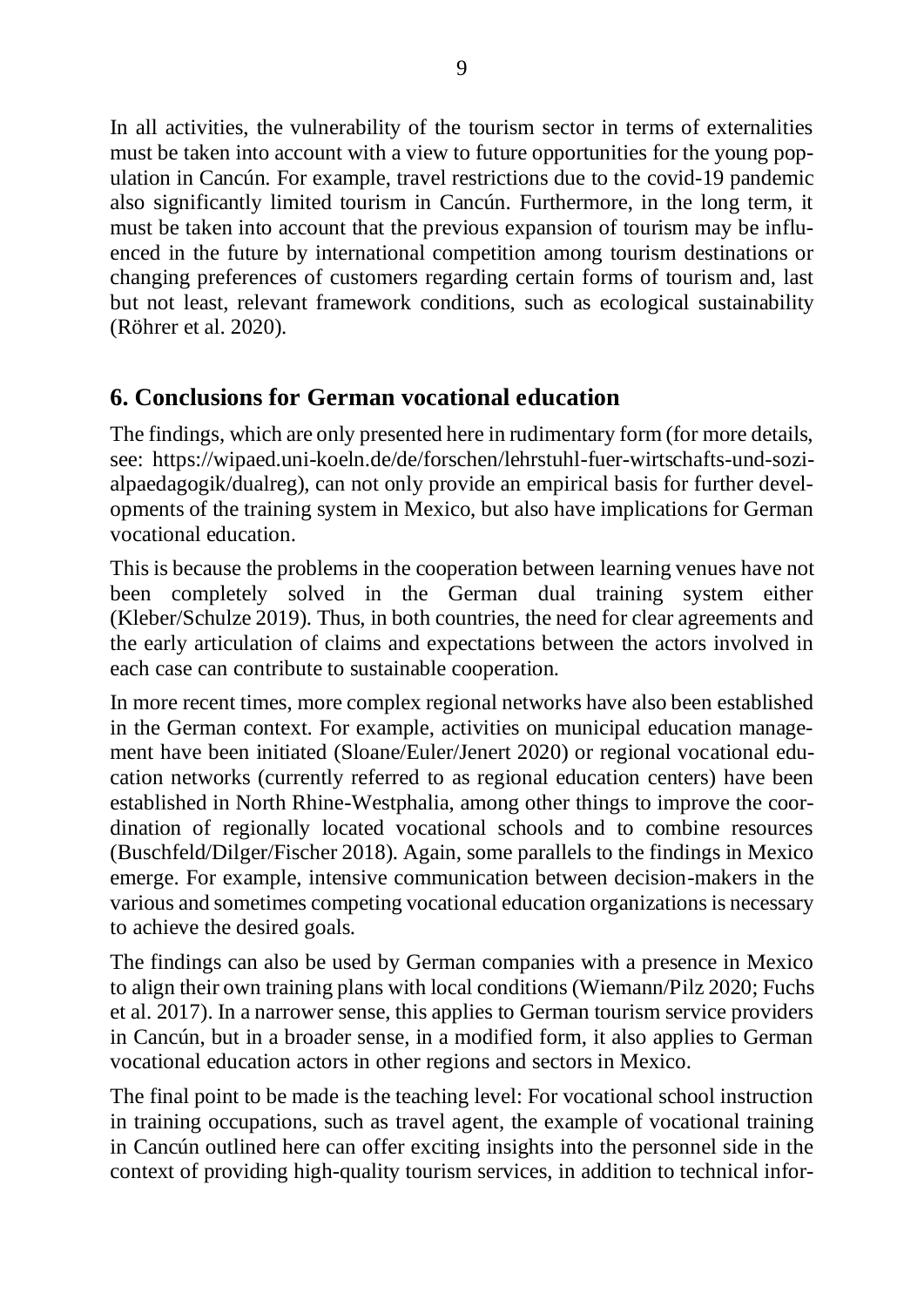mation about a popular long-distance destination for German tourists. This didactic approach is also supported by the motivational potential provided by the personal involvement of the learners, who are themselves in a similar personal situation. In this context, the study on vocational education in Mexico (Wiemann 2020: https://www.bibb.de/dienst/veroeffentlichungen/en/publication/show/10386), which can be downloaded free of charge from the Federal Institute for Vocational Education and Training, as well as an article on the impact of ecological aspects on local tourism (Röhrer et al. 2020 in writing: https://www.berufsbildung-international.de/files/ibb\_publikation\_nachhaltigkeit\_final.pdf), which can also be downloaded free of charge, can be used, among others.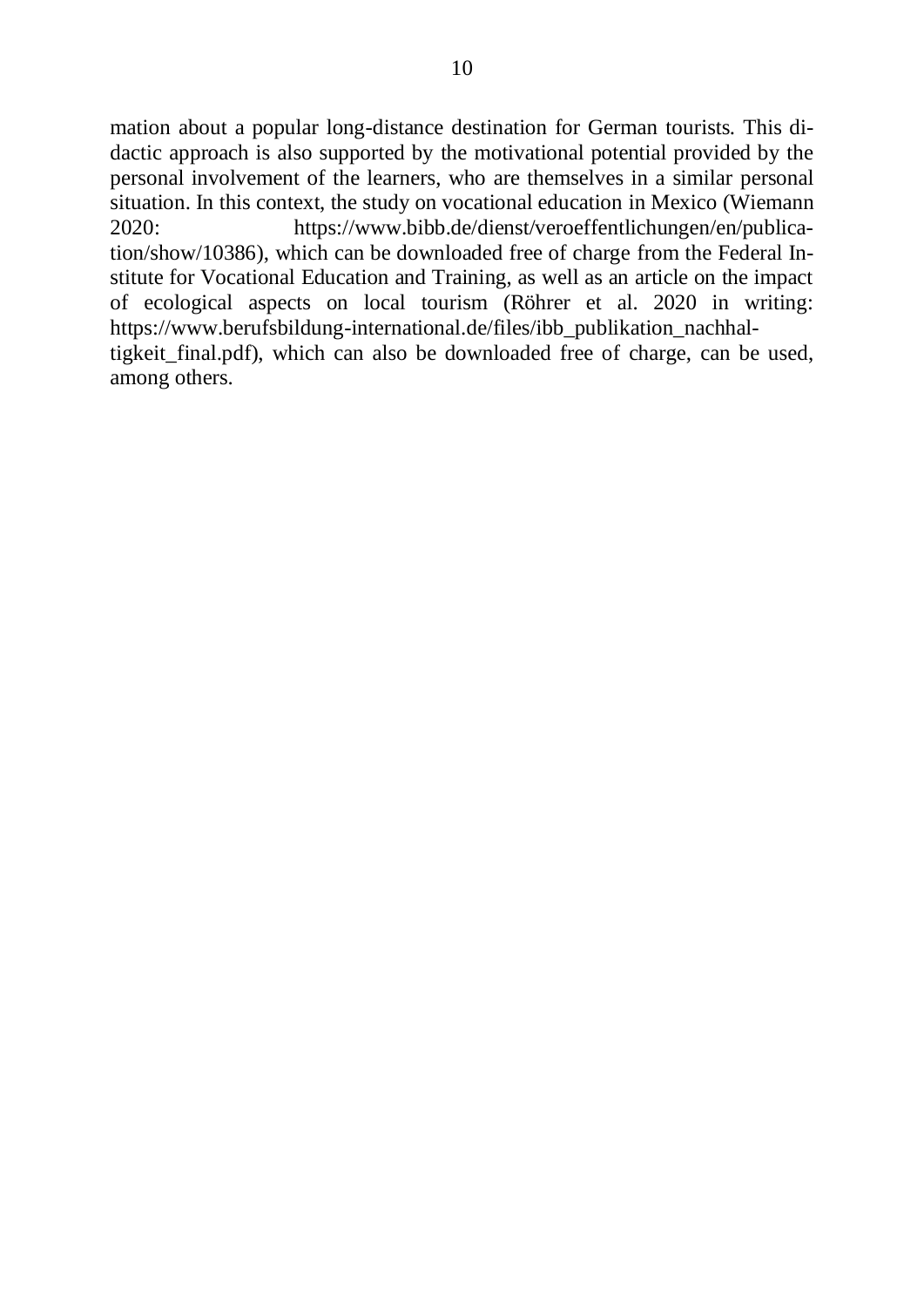#### **Literature**

*Atchoarena, D.* 1999: Getting the stakeholders involved: Partnership at work in three countries from Africa, Asia and Eastern Europe. Paris: UNESCO/IIEP.

*Auswärtiges Amt* (Editor.) 2020: Deutschland und Mexiko: Bilaterale Beziehungen. Berlin. Online: https://www.auswaertiges-amt.de/de/aussenpolitik/laender/mexiko-node/bilateral/213654 (16.07.2021).

*Bathelt, H./Cantwell, J. A./Mudambi, R.* 2018: Overcoming Frictions in Transnational Knowledge Flows: Challenges of Connecting, Sense-making and Integrating. In: Journal of Economic Geography, 18 (5), 1001-1022.

*Bianet Castellanos, M.* 2010: Cancún and the Campo. Indigenous Migration and Tourism Development in the Yucatán Peninsula. In: Berger, D./Wood, A. G. (Ed.): Holiday in Mexico. Critical Reflections on Tourism and Tourist Encounters (pp. 241-284). Durham: Duke University Press.

*Billett, S./Ovens, C./Clemans, A./Seddon, T. 2007: Collaborative working and contested prac*tices: Forming, developing and sustaining social partnerships in education. In: Journal of Education Policy, 22 (6), 637-656.

*Bünning, F., Schnarr, A.* 2009: Forging Strategic Partnerships between Stakeholders in TVET Implications for the Vietnamese Vocational Education and Training System. Online: http://www.unevoc.unesco.org/up/Link\_Voc\_End.pdf (06.08.2021).

*Buschfeld, D./Dilger, B./Fischer, F.* 2018: Entwicklungsbezogene Praxisforschung: Reflexion der Rolle der wissenschaftlichen Begleitung im Projekt "Regionales Berufsbildungszentrum Dortmund". In: bwp@ Berufs- und Wirtschaftspädagogik – online, 33, 1-17. Online: http://www.bwpat.de/ausgabe33/buschfeld\_dilger\_fischer\_bwpat33.pdf (15.07.2021).

*Dang, V. H.* 2016: The Relationships Between the Vocational Education Training Providers and Enterprises: Theory and Practice. In: International Journal of Education & Literacy Studies, 4 (2), 47-53.

*Emmenegger, P./Graf, L./Trampusch, C.* 2019: The governance of decentralised cooperation in collective training systems: a review and conceptualization. In:Journal of Vocational Education & Training, 71 (1), 21-45.

*Federal Institute for Vocational Education and Training (BIBB)* 2015: New alliance in German-Mexican vocational education and training cooperation. Bonn: BIBB.

*Field, J.* 2000: Governing the Ungovernable Why Lifelong Learning Policies Promise so Much Yet Deliver so Little. In: Educational Management & Administration, 28 (3), 249-261.

*Fortwengel, J./Gospel, H. F./Toner, P.* 2021: Varieties of institutional renewal: The case of apprenticeship in the US, England, and Australia. In: Journal of Vocational Education and Training, 73 (1), 71-94.

*Fortwengel, J./Jackson, G.* 2016: Legitimizing the apprenticeship practice in a distant environment: Institutional entrepreneurship through inter-organizational networks. In: Journal of World Business, 51 (6), 895-909.

*Fuchs, M./Pilz, M./Wiemann, J./Wiemann, K.* 2017: Qualifizierung für "Industrie 4.0" Facharbeit in Deutschland und deutschen Auslandsniederlassungen in Emerging Economies. In: Standort, 41 (2), 88-92.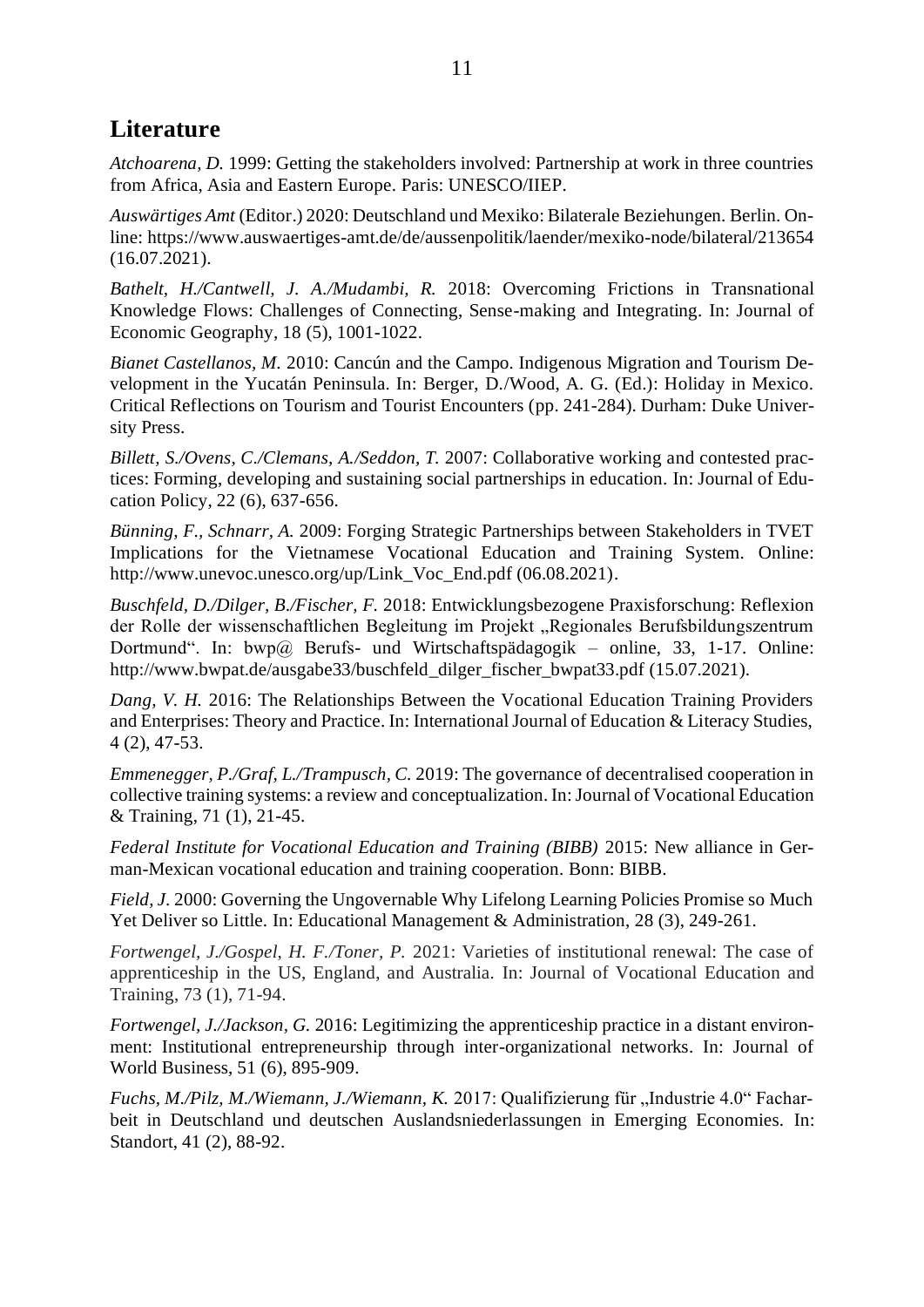*Graf, L./Powell, J. J. W/Fortwengel, J./Bernhard, N.* 2014: Dual study programmes in global context: Internationalisation in Germany and transfer to Brazil, France, Qatar, Mexico and the US. DAAD. Ditges print+more gmbh.

*Hitchcock, J./Nastasi, B.* 2014: Mixed methods for construct validation. In: Williams, M./Vogt, W.P. (Hrsg.): Innovation in Social Research Methods (p. 249-268). Los Angeles, London etc.: Sage.

*Instituto Nacional de Estadística y Geografía (INEGI)* 2020: Censo de Población y Vivienda 2020. Online: https://www.inegi.org.mx/app/cpv/2020/resultadosrapidos/default.html?texto=playa%20del%20carmen%20quintana%20roo (16.07.2021).

*Kleber, S./Schulze, P.* 2019: Gelingende Lernortkooperation als Basis einer praxisnahen Qualifizierung. In: Sozial Extra, 43, 144–148.

*Kuckartz, U.* 2014: Qualitative text analysis: A guide to methods, practice and using software. SAGE Publications Ltd.

*Markusen, A.* 1996: Sticky places in a slippery space: A typology of industrial districts. In: Economic Geography, 72 (3), 293–313.

*Mitchell, A.* 1998: Strategic training partnerships between the State and enterprises. Geneva: International Labour Office.

*Pilz, M.* 2017: Policy Borrowing in Vocational Education and Training (VET) – VET System Typologies and the "6 P Strategy" for Transfer Analysis. In: Pilz, M. (Ed.): Vocational Education and Training in Times of Economic Crisis. Lessons from Around the World (pp. 473–490). Cham: Springer International.

*Pilz, M.* 2003: Perspektive Schottland. In: Euler, D. (Hrsg.): Handbuch zur Lernortkooperation: Band 1 Theoretische Fundierung (pp. 601-621). Bielefeld: Bertelsmann.

*Röhrer, N./Vogelsang, B./Fuchs, M./Pilz, M.* 2020: Green Skills in der beruflichen Bildungslandschaft von Cancún (Mexiko). In: DLR Projektträger (Editor): Berufsbildung International: Nachhaltigkeit (pp. 51-53). Bonn: DLR Projektträger.

*Röhrer, N./Vogelsang, B./Fuchs, M*. 2021: The region matters—for whom? The regional actor network for vocational education and training in tourism of Cancún (Mexico). In: International Journal of Training and Development, Online First.

*Seddon, T./Billett, S.* 2004: Social Partnerships in Vocational Education: Building Community Capacity. Adelaide: National Centre for Vocational Education Research.

*Seddon, T./Billett, S./Clemans, A.* 2005: Navigating social partnerships in VET: central agencies –local networks. In: British Journal of Sociology of Education, 26 (5), 567-584.

*Sloane, P. F. E./Euler, D./Jenert, T.* 2020: Transfer und Kooperation im regionalen Kontext: Erfahrungen aus der Forschung zu kommunalem Bildungsmanagement. In: BWP 4/2020, 30- 34.

*Soeffner, H.-G.* 2004: Social science hermeneutics. In: Flick, U./von Kardoff, E./Steinke, I. (Editor.): A Companion to Qualitative Research (pp. 95-100). London: Sage.

*Statista* 2020: Number of international tourists in Cancun, Mexico from 2016 to 2025. Online: https://www.statista.com/statistics/805974/number-international-tourists-cancun/ (30.01.2020).

*Steiner-Khamsi, G.* 2004: The global politics of educational borrowing and lending. New York.

*Thelen, K. A.* 2004: How institutions evolve. The political economy of skills in Germany, Britain, the United States, and Japan. Cambridge: Cambridge University Press.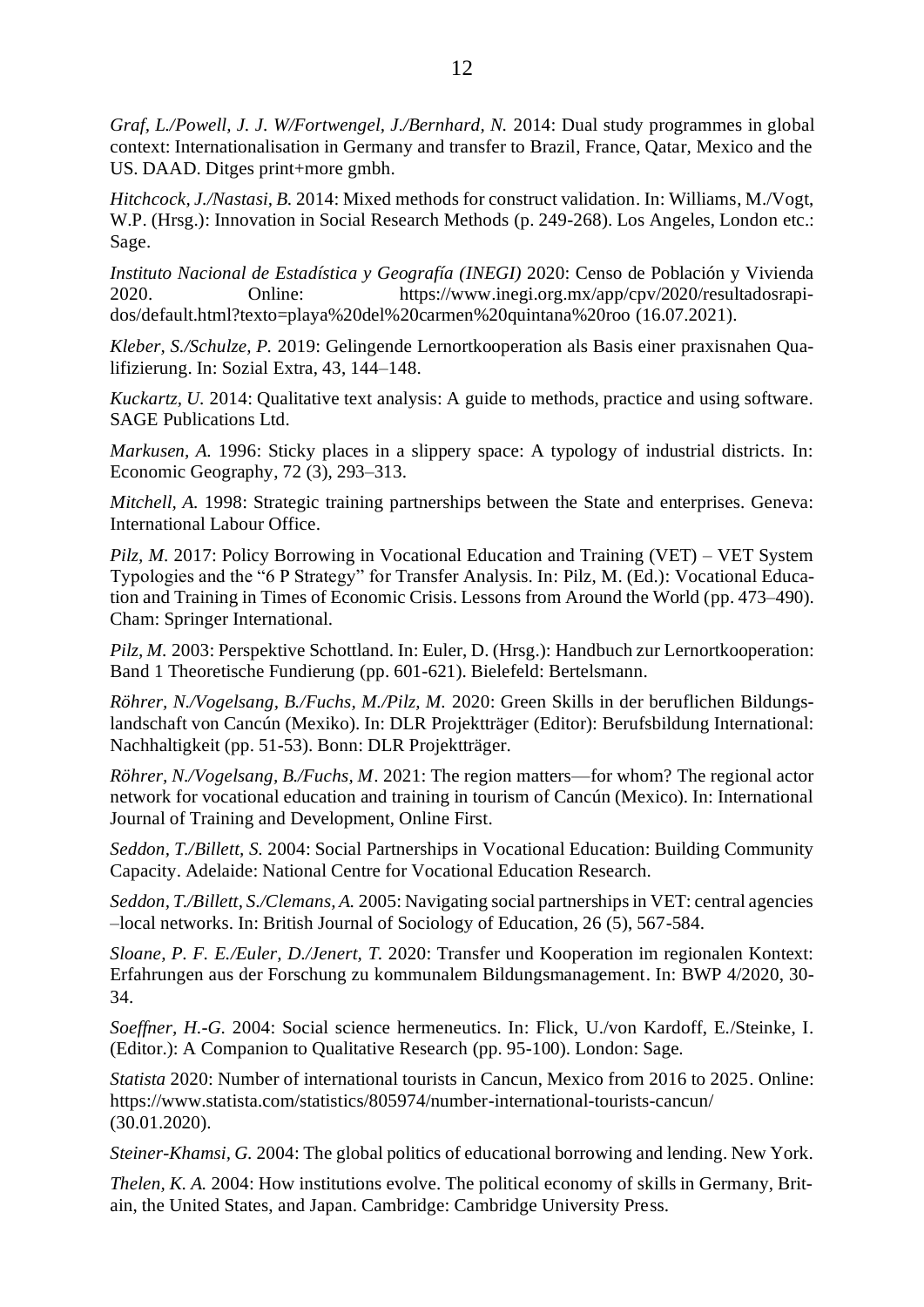*Valiente, O./Scandurra, R.* 2017: Challenges to the Implementation of Dual Apprenticeships in OECD Countries: A Literatur Review. In M. Pilz (Ed.): Vocational Education and Training in times of Economic Crisis. Lessons from Around the World (pp. 41–57). Cham: Springer International.

*Vorlaufer, K.* 1996: Mexiko: Regionale Disparitäten, Staat und Tourismus. In: Zeitschrift für Wirtschaftsgeographie, 40 (1-2), 193-223.

*Wiemann, J./Fuchs, M.* 2018: The export of Germany's 'secret of success' dual technical VET: MNC and multiscalar stakeholders changing the skill formation system in Mexico. In: Cambridge Journal of Regions, Economy and Society, 11 (2), 373-386.

*Wiemann, J./Li, J./Wiemann, K./Pilz, M./Fuchs, M.* 2018: Duale Ausbildung im Ausland: Ein 'Heimspiel'? Zur Qualifizierung von Produktionsbeschäftigten in deutschen Unternehmen in China, Indien und Mexiko. In: Gessler, M./Fuchs, M./Pilz, M. (Ed.): Konzepte und Wirkungen des Transfers Dualer Berufsausbildung (pp. 359-392). Wiesbaden: Springer VS.

*Wiemann, K./Pilz, M.* 2017: Berufliche Ausbildung durch mexikanische und deutsche Unternehmen in Mexiko – ein Home-International-Vergleich. In: Tertium Comparationis – Journal für International und Interkulturell Vergleichende Erziehungswissenschaft, 23 (2), 217-245.

*Wiemann, K.* 2020: Mexico. International Handbook of Vocational Education and Training. In: Grollmann, P./Frommberger, D./Clement, U./Dreißinger, T./Lauterbach, U./Pilz, M./Spöttl, G. (Ed.), Bonn: Federal Institute for Vocational Education and Training.

*Wiemann, K.* 2019: Qualifizierungspraxis deutscher Produktionsunternehmen in China, Indien und Mexiko. Eine Analyse der Übertragbarkeit dualer Ausbildungsansätze. Wiesbaden: Springer VS.

*Wiemann, K./Pilz, M.* 2020: Transfer research as an element of comparative vocational education and training: an example of factors influencing the transfer of dual training approaches of German companies in China, India and Mexico. In: Pilz, M./Li, J. (Ed.): Comparative Vocational Education Research: Enduring Challenges and New Ways Forward (pp. 199-219). Wiesbaden: Springer VS.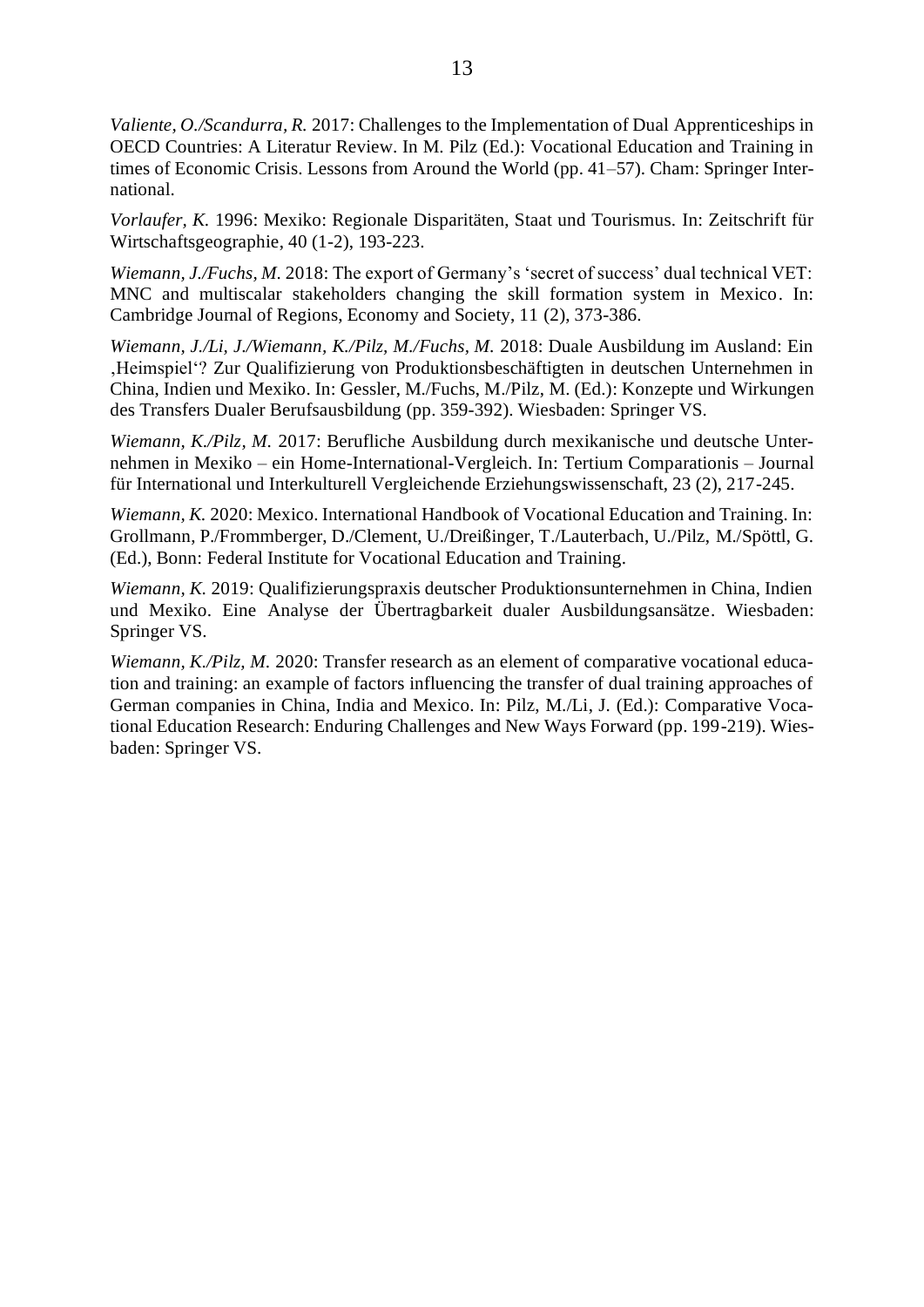#### **Working Paper des Wirtschafts- und Sozialgeographischen Instituts**

#### **Bislang erschienene Hefte**

WP 2018-01: **Eva Cathrin Staudinger:** Coworking Spaces in Köln.

- WP 2017-01: **Martina Fuchs, Martina Fromhold-Eisebith, Hans-Christian Busch, Caroline Mühl:** Urbane Produktion **–** Dynamisierung stadtregionaler Arbeitsmärkte durch Digitalisierung und Industrie 4.0?
- WP 2014-01: **Anke Münch:** Regional Environmental Governance: NGOs in der Presparegion.
- WP 2013-03: **Robert Scholz**: Mitbestimmung, Partizipation und Kompetenzentwicklung im Maschinen- und Anlagenbau in ausgewählten Regionen Deutschlands, Schwedens und der Schweiz.
- WP 2013-02: **Thomas Wagner:** Finanzierung von Nachhaltigkeitsinvestitionen in kleinen und mittleren Unternehmen am Beispiel der Automobilzulieferindustrie in Nordrhein-Westfalen.
- WP 2013-01: **Phyllis Bußler**: Projektbezogene Stadtentwicklung in Rio de Janeiro: Verdrängungsprozesse, räumliche Segregation und soziale Exklusion im Rahmen der Vorbereitungen auf die Fußball-WM 2014 und die Olympischen Spiele 2016.
- WP 2011-01: **Martina Fuchs:** Risiken weltweiter Wertschöpfungsketten: Maßnahmen und Lernprozesse in deutschen Metallunternehmen nach der Katastrophe in Japan im März 2011.
- WP 2010-05: **Robin Kremer:** Patentdienstleistungen als Strukturelement im deutschen Innovationssystem.
- WP 2010-04: **Daniel Podolski:** Evolution und Co-Evolution eines Automo bilclusters am Beispiel von Schlesien, Polen.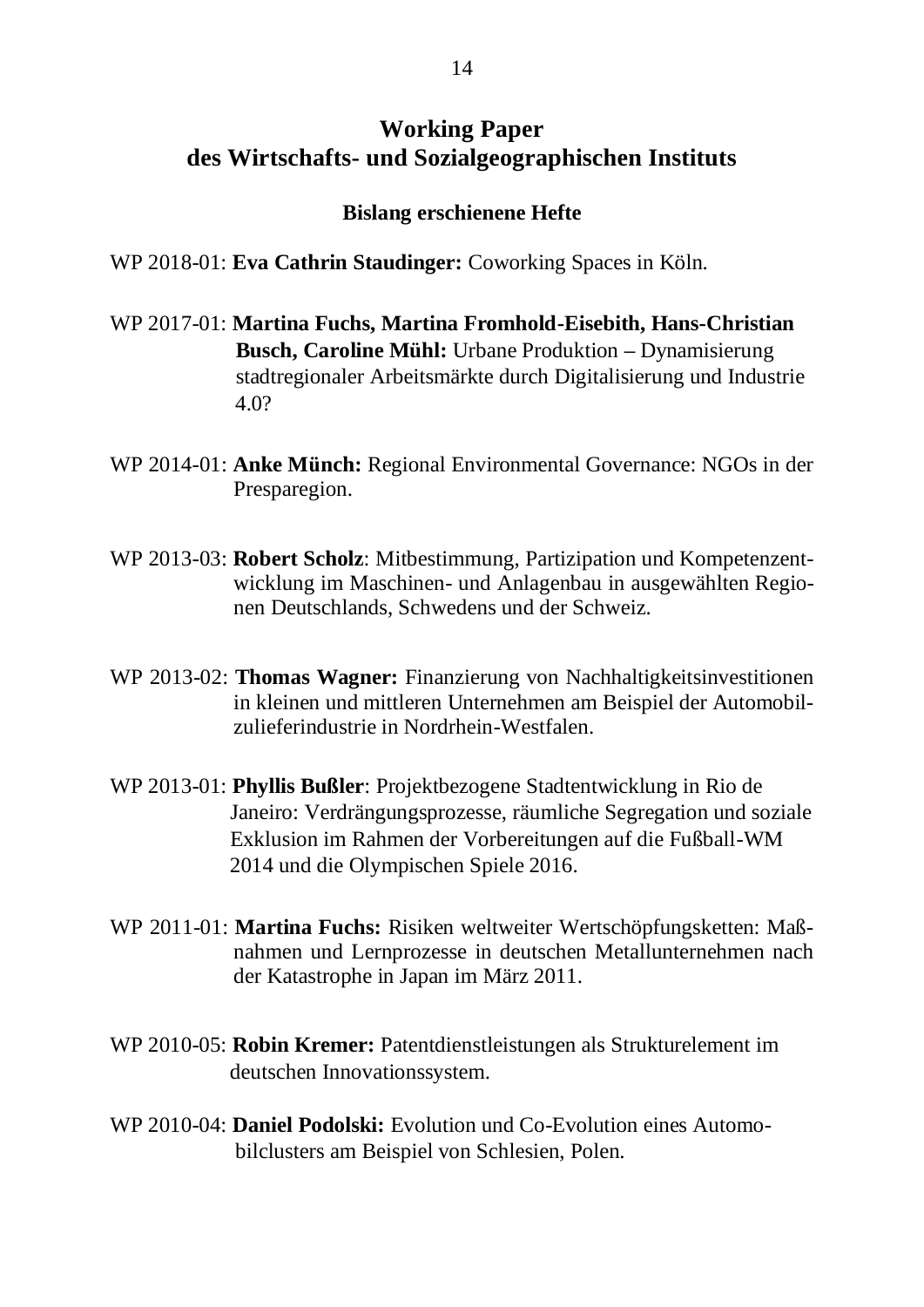- WP 2010-03: **Martina Fuchs, Hanno Kempermann:** Regionale Aktivitätsprofile zur Beschäftigungssicherung während der Krise 2008/2009. Beispiele aus dem Maschinenbau in der Verbandsregion östliches Stuttgart und im Landkreis Siegen-Wittgenstein.
- WP 2010-02: **Martina Fuchs, Hanno Kempermann:** Regionale Wirkungen der Krise 2008/2009 im Maschinenbau. 54.
- WP 2010-01 **Michael Spiekerkötter:** Wertschöpfungsketten in der ostwestfälischen Küchenmöbelindustrie – Hersteller-Zuliefer-Beziehungen unter Berücksichtigung der Wirtschafts- und Finanzkrise.
- WP 2008-03: **Martina Fuchs, Johannes Winter:** Kompetenzerwerb in Tochterbetrieben internationaler Unternehmen: Beispiele aus der polnischen Automobilindustrie- ein Projektbericht.
- WP 2008-02: **Martina Fuchs, Dorit Meyer:** Dynamische Fähigkeiten- multistandörtlich und multiskalar: Mitgliedergewinnung von Zeitarbeitern durch Gewerkschaften in Deutschland.
- WP 2008-02: English: **Martina Fuchs, Dorit Meyer:** Dynamic Capabilities Multi-locational & Multi-scalar Attracting Temporary Staff as Union Members in Germany.
- WP 2008-01: **Martina Fuchs, André Scharmanski:** Die beschwerliche Überwindung von Pfadabhängigkeiten: Das Ringen um "rationale" Entscheidungen von internationalen Büroimmobilien-Investoren.
- WP 2006-02: **Timo Litzenberger:** Die Schmuck- und Edelsteinbranche in Idar-Oberstein - Entwicklung und Perspektiven eines Regionalen Clusters.
- WP 2006-01: **André Scharmanski:** Global denken, lokal handeln Immobilienwirtschaft im Zeichen der Globalisierung aus theoretisch- konzeptioneller Perspektive.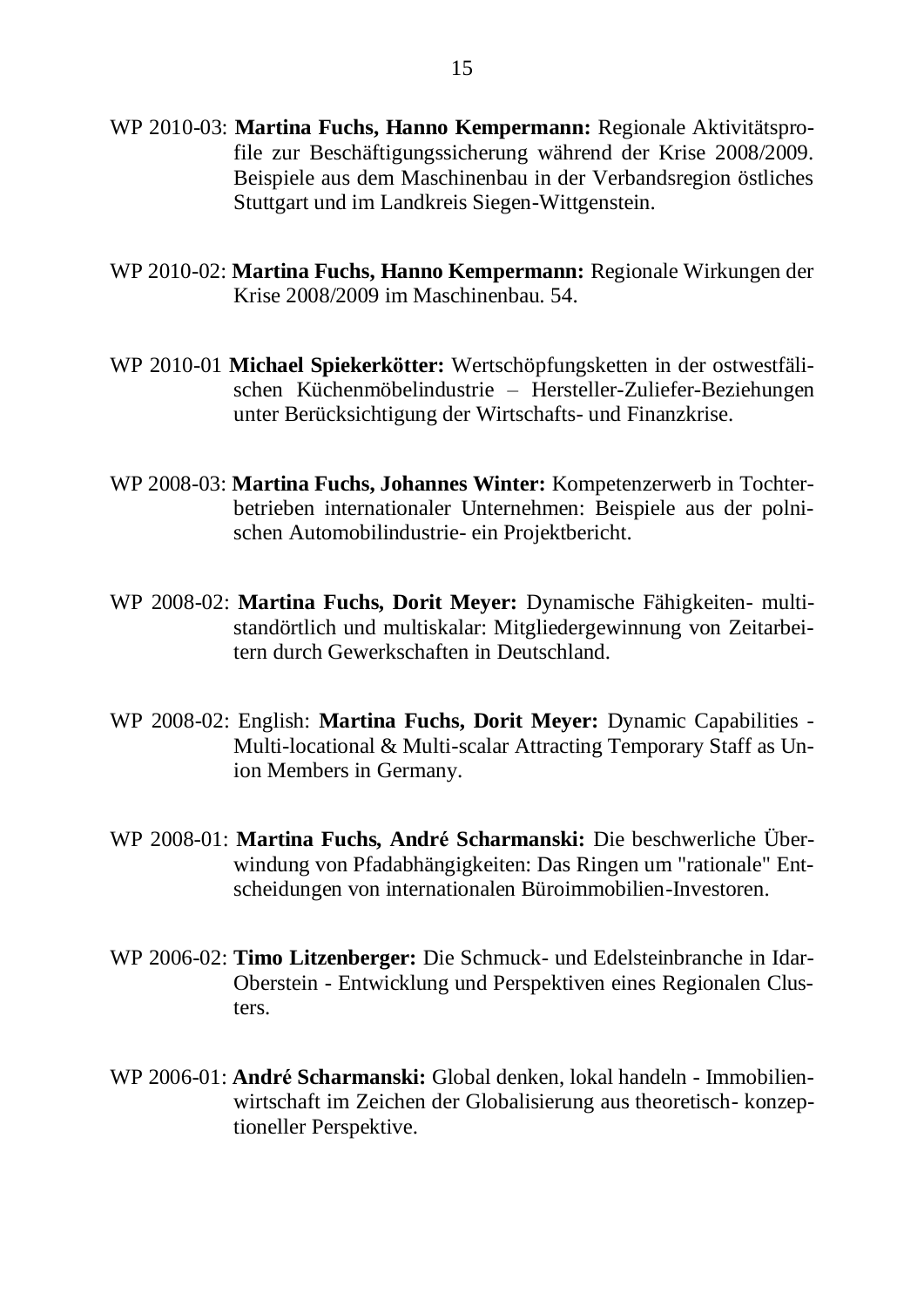- WP 2005-01: **Alexandra Endres:** Lernen in global-lokalen Unternehmensnetzwerken am Beispiel der Zulieferer von Volkswagen de México eine Projektskizze.
- WP 2004-02: **Keren Luo, Ping Huang, Zhigang Chen:** Chinese Migration and Talent Flows in Economic Globalisation.
- WP 2004-01: **Claudia Müller:** Entrepreneurship and Technology Transfer Chinese Return Migrants - a Theoretical and Empirical Contribution to the Reverse Brain Drain Discussion.
- WP 2003-03: **Rolf Sternberg, Timo Litzenberger:** Die Forschungsleistung der Wirtschafts- Sozialwissenschaftlichen Fakultät der Universität zu Köln – ein bibliometrischer Vergleich von Fächern, Fächergruppen und Fakultäten. 55.
- WP 2003-02: **Rolf Sternberg, Timo Litzenberger:** Regional Clusters Operationalisation and Consequences for Entrepreneurship.
- WP 2003-01: **David Bothe:** Environmental Costs due to the Kárahnjúkar Hydro Power Project on Iceland. Results of a Contingent Valuation Survey.
- WP 2002-03: **Christine Tamásy:** Determinanten des Überlebens neu gegründeter Betriebe.
- WP 2002-02: **Rolf Sternberg**: Knowledge Creation by New Firms The Regional Perspective.
- WP 2002-01: **Heiko Bergmann:** Entrepreneurial attitudes and start-up attempts in ten German regions. An empirical analysis on the basis of the theory of planned behaviour.
- WP 2001-03: **Dirk Möller:** Humankapitalportfolios als Determinante internationaler Arbeitsmigration – dargestellt am Beispiel Polens und Deutschlands.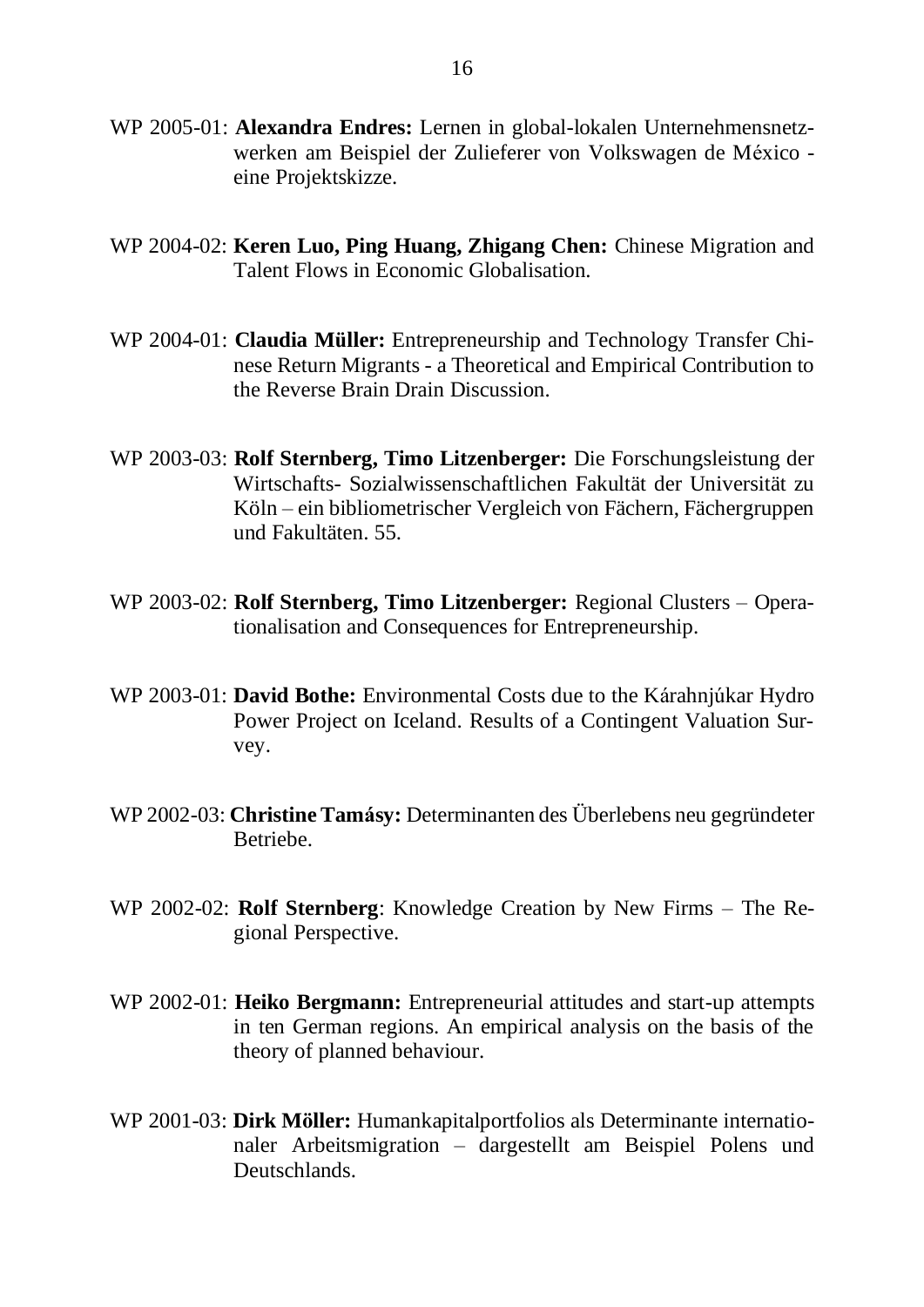- WP 2001-02: **Rolf Sternberg:** Perspektiven der wirtschaftsgeographischen Forschung in Deutschland im Lichte der "New Economic Geography".
- WP 2001-01: **Marc Brüser:** European funds for local initiatives The role of local actors in implementing Swedish 5b-programmes.
- WP 2000-04: **Dirk Möller:** Zur Bedeutung unternehmerischer Standortwahl für den (Börsen-)Erfolg der Kamps AG – eine kleinräumige Analyse am Beispiel Köln.
- WP 2000-03: **Claus Otten:** Einflußfaktoren auf nascent entrepreneurs an Kölner Hochschulen.
- WP 2000-02: **Rolf Sternberg, Olaf Arndt:** The Firm or the Region –What Determines European Firms' Innovation Behavior?
- WP 2000-01: **Timea Szerenyi:** Konzepte Nachhaltige Regionalentwicklung in Nordrhein-Westfalen.
- WP 99-05: **Olaf Arndt:** Sind intraregional vernetzte Unternehmen erfolgreicher? Eine empirische Analyse zur Embeddedness-These auf der Basis von Industriebetrieben in zehn europäischen Regionen. 56.
- WP 99-04: **Gero Stenke:** Governance Structures and SME/Large-Firm Relation ships in an Innovative Milieu – Evidence from a European Core Re gion.
- WP 99-03: **Timea Szerenyi:** Indikatorensysteme nachhaltiger Regionalentwick lung auf unterschiedlichen räumlichen Maßstabsebenen.
- WP 99-02: **Rolf Sternberg, Christine Tamásy:** Success Factors for Young, In novative Firms.
- WP 99-01: **Timea Szerenyi:** Zur Operationalisierung von Nachhaltigkeit und nachhaltiger Entwicklung.

WP 98-01: **Rolf Sternberg:** Innovative Linkages and Proximity Empirical Re-